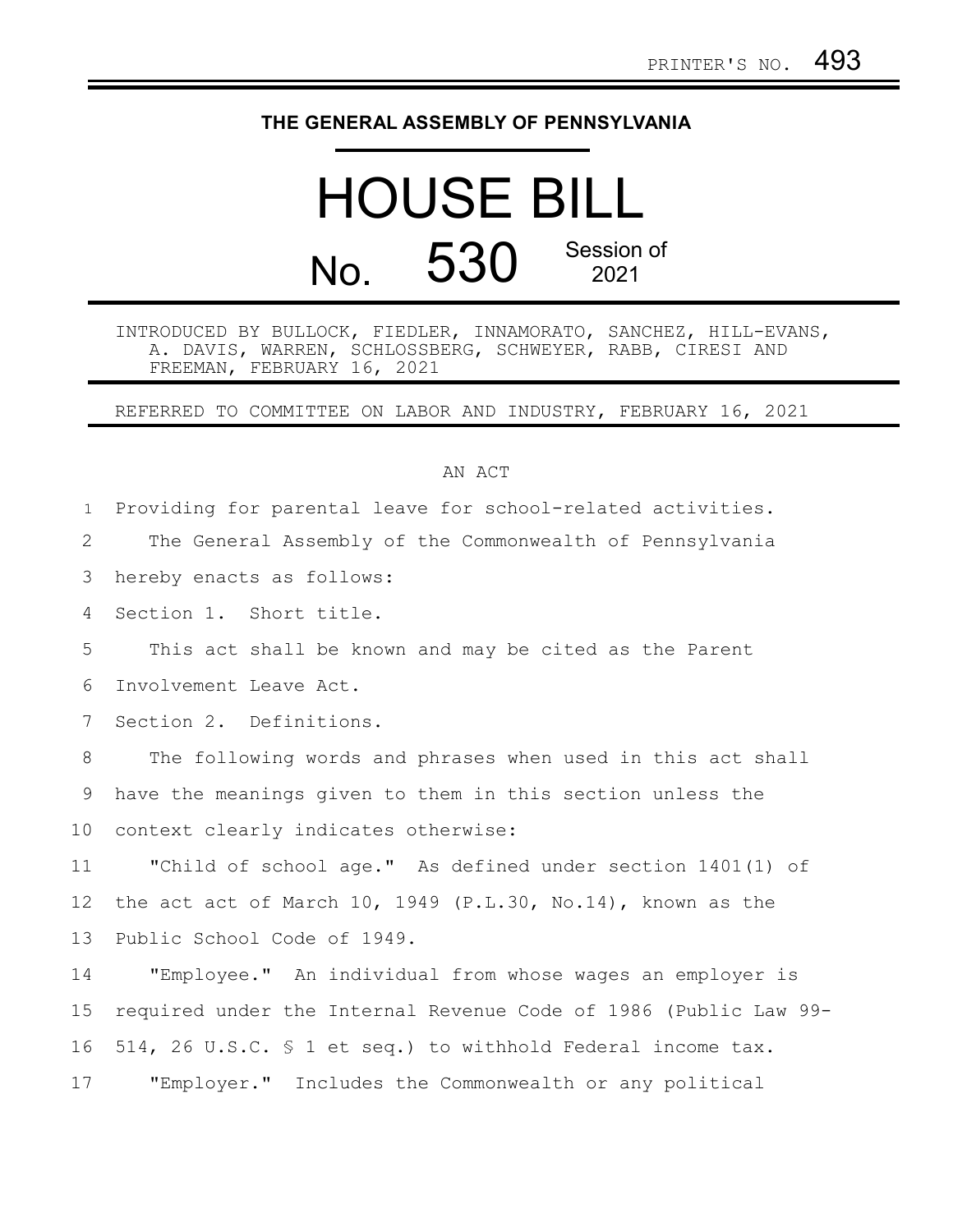subdivision or board, department, commission or school district of the Commonwealth and any person employing 20 or more persons within this Commonwealth. The term does not include religious, fraternal, charitable or sectarian corporations or associations, except corporations or associations supported, in whole or in part, by governmental appropriations. The term with respect to discriminatory practices based on race, color, age, sex, national origin or non-job-related handicap or disability, includes religious, fraternal, charitable and sectarian corporations and associations employing 20 or more persons within this Commonwealth. 1 2 3 4 5 6 7 8 9 10 11

"Parent." A biological mother or father of a child, a person who has legal custody of a child, a person who acts as a guardian of a child or a person married or in a domestic partnership with a person listed above. 12 13 14 15

"School-related activity." An activity or meeting related to a child's participation in an extracurricular activity or educational meeting that may include, but shall not be limited to: 16 17 18 19

- (1) Parent-teacher conferences. 20
- (2) Individualized Education Program meetings. 21
- (3) Dropout prevention. 22
- (4) Attendance, truancy or disciplinary issues. 23
- (5) Concerts. 24
- (6) Plays. 25
- (7) Rehearsals. 26
- (8) Sporting events. 27

"Student with a disability." As defined under section 1301-A of the Public School Code of 1949. 28 29

Section 3. Parental involvement leave. 30

20210HB0530PN0493 - 2 -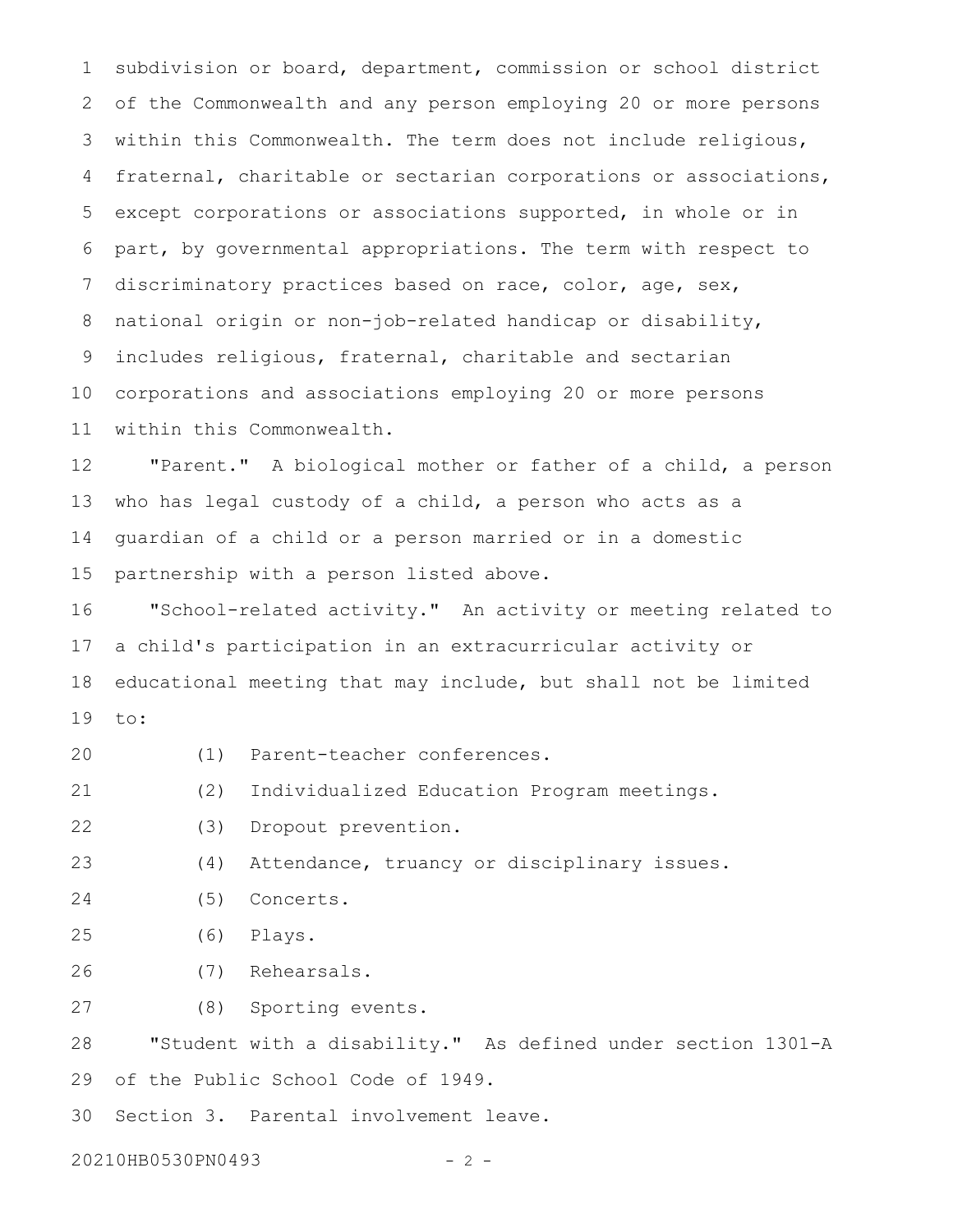(a) General rule.--An employer shall grant eight hours of unpaid leave per year to a parent of a child of school age to attend school-related activities. 1 2 3

(b) Requirements.--Leave granted under this section shall be subject to the following: 4 5

(1) To be eligible, a parent must have been employed for at least six out of the last 12 months with the employer. 6 7

(2) Leave shall be requested by the parent no fewer than four days in advance of the school-related activity, or as soon as reasonably possible in case of an emergency. 8 9 10

(3) The parent must make a reasonable attempt to schedule the school-related activity during nonwork hours. 11 12

(4) The parent must provide written documentation if requested by the employer. 13 14

(c) Additional hours.--A parent with a child that has an Individualized Education Program under 22 Pa. Code § 14.131 (relating to IEP) or whose child is a student with a disability shall be given four additional hours of unpaid leave to attend school-related activities. 15 16 17 18 19

Section 4. Employer. 20

(a) General rule.--An employer shall approve or deny leave under section 3 within 48 hours of the request. 21 22

(b) Denial of leave.--If an employer denies leave, the employer shall provide written justification for the denial to the employee. 23 24 25

Section 5. Retaliation. 26

An employer may not terminate, demote, suspend or otherwise discriminate against an employee who takes leave under this act. Section 6. Rules and regulations. 27 28 29

The Department of Labor and Industry shall promulgate rules 20210HB0530PN0493 - 3 -30